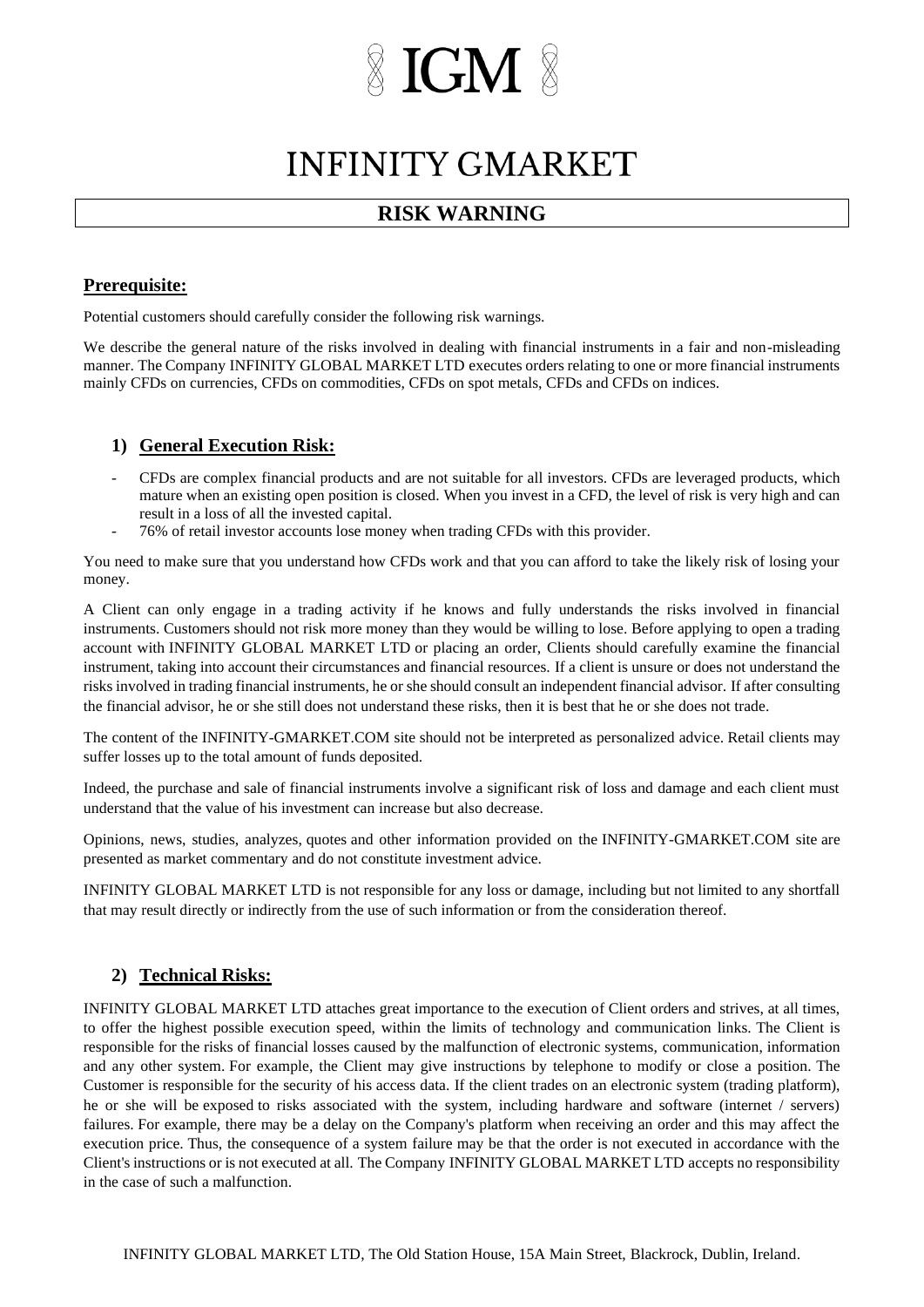# **INFINITY GMARKET**

When the Client negotiates on the Client Terminal, he or she is responsible for the risks of financial losses caused by:

- Hardware malfunctions or misuse of Company or customer software;
- Bad internet connection at Customers, Company or both. This includes interruptions, transmission cuts, failure of the public electricity grid, overload or hacker attacks;
- Wrong settings on the Client Terminal;
- Delay in updating the Client Terminal.

The Client recognizes that when the flow of transactions is excessive, he or she may experience difficulty in contacting a broker by telephone, especially in a fast-paced market (for example, when key macroeconomic indicators are published).

#### **3) Risks Related to Abnormal Market Conditions:**

The Client acknowledges that under abnormal market conditions the period during which instructions and requests are executed may be extended.

#### **4) Risks Related to Communication:**

The Customer acknowledges that unencrypted information transmitted by email is not protected against unauthorized access.

The Client is fully responsible for the risks regarding the non-receipt of internal e-mails from the trading platform sent to the Client by INFINITY GLOBAL MARKET LTD.

The Client is fully responsible for the confidentiality of the information received from the INFINITY GLOBAL MARKET LTD Company and accepts the risk of financial losses caused by unauthorized access by a third party to his trading account.

The Company assumes no responsibility if authorized / unauthorized third parties have access to information, including email addresses, electronic communications and personal data, access data when the foregoing is transmitted between the Company or any other party, when using the internet or other means of network communication, telephones, or any other electronic means.

#### **5) Risk Associated with a Force Majeure Event:**

In the event of a Force Majeure event, the Client accepts the risk of financial loss.

#### **6) Risk Warning for Derivatives and Foreign Exchange Transactions:**

This information cannot disclose all the risks and other important aspects of derivatives and foreign exchange transactions, such as Contracts for Difference. A client should not trade in these products unless he understands their nature and the extent of his exposure to risk. These products are risky and require regular monitoring (especially when leverage is higher and / or markets are volatile). Customers also need to be confident that the product is right for them based on their financial situation. Some strategies, such as a "spread" or "straddle" position can be just as risky as a long or short position.

Although Forex and Derivatives can be used for investment risk management, some of these products are not suitable for many investors. Clients should not trade derivatives directly or indirectly unless they know and understand the risks associated with such products and understand that they may also lose all of their capital. Different instruments involve different levels of risk exposure and when the client decides to trade these instruments, he should be aware of the following: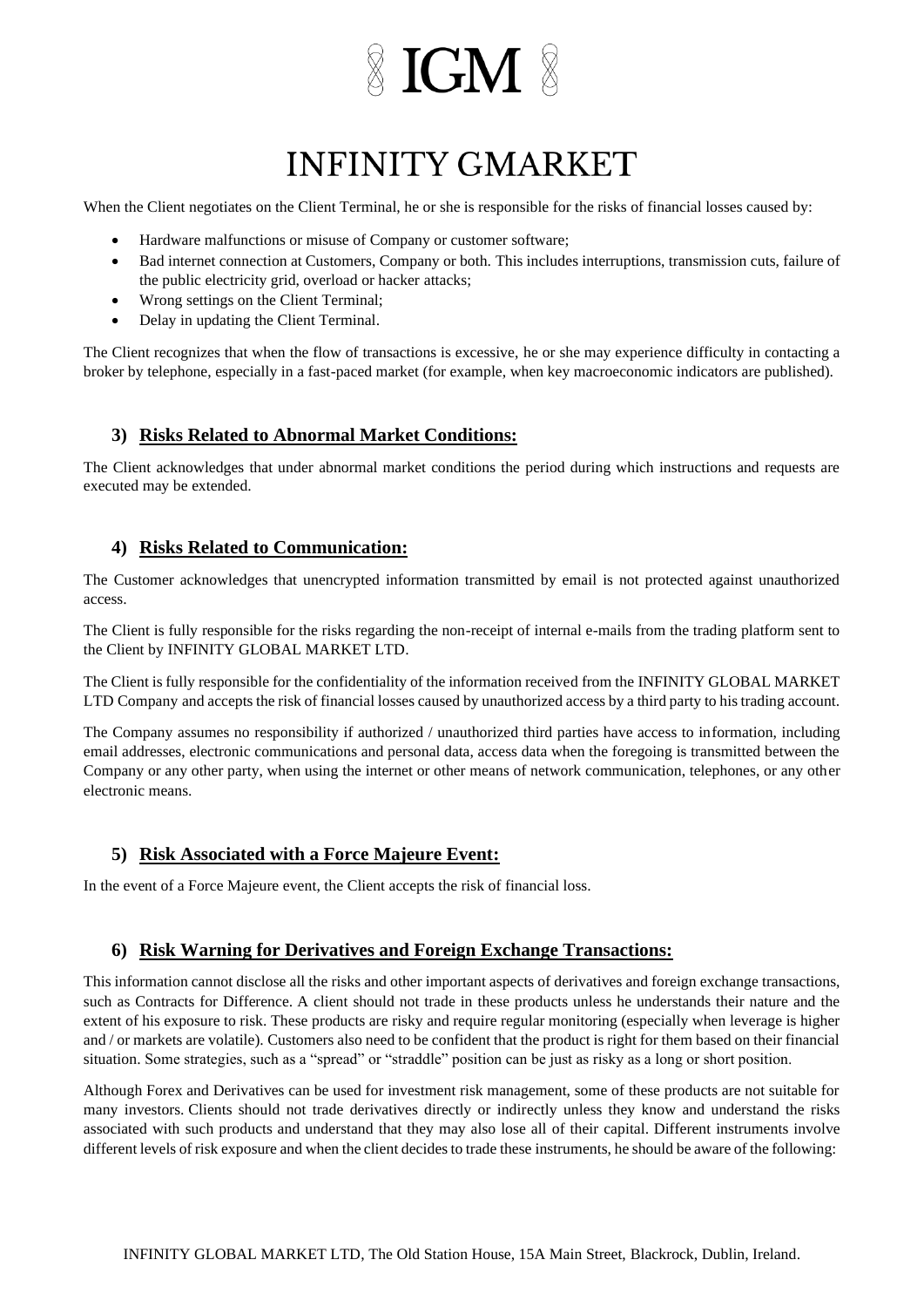## **INFINITY GMARKET**

### **7) The Impact of Leverage:**

Under the trading margin conditions, even the smallest market movements can have a big impact on the Client's trading account. It is important to note that all accounts trade under leverage. The Client must also consider that if the market evolves against him, the Client could lose all of the funds deposited. The Client is responsible for all risks, the financial resources he uses and the trading strategy chosen.

The Client is responsible for all financial losses caused by the opening of the position, if he uses the excess free margin available on the trading account gained as a result of a profit position, (and then canceled by the Company) opened to an error course (spike) or to a course received due to the manifest error.

### **8) High Volatility Instruments, Price Movements and the Meaning of the Slide:**

Some instruments trade in wide intraday ranges with volatile price movements. Therefore, the customer should carefully consider that there is a high risk of loss and profit.

The price of derivative financial instruments is derived from the price of the underlying asset to which the instruments refer (e.g.: currencies, stocks, metals, indices, etc.) Financial derivative instruments and related markets can be very volatile. The prices of the instruments and the underlying asset may fluctuate rapidly, over wide ranges and may reflect unforeseeable events or changes in conditions, which cannot be controlled by the Client or the Company. Under certain market conditions, it may not be possible for a Client's order to be executed at the declared prices, and therefore may result in a loss. The prices of the instruments and the underlying asset will be influenced by, among others, the relationship between supply and demand, government, agricultural and trade programs and policies, economic, political, national and international events and dominant psychological characteristics of the market in question. Therefore, a Stop Loss order cannot guarantee a loss limit.

The Client acknowledges and accepts that whatever information may be offered by the Company, the value of the instruments may fluctuate downward or upward and it is even possible that the investment loses all of its value. This is due to the margin system applicable to these transactions, which typically involves a comparatively modest deposit or margin in terms of the total contract value. A relatively small movement in the underlying market can have a dramatically disproportionate effect on the Client's transaction. If the underlying market movement is in favor of the Client, the latter may make a good profit, but a small unfavorable market movement can not only quickly cause the Client's deposit to be completely lost, but also expose the client to a loss. important additional.

At this point, it's important to refer to the slippage that typically occurs during times of high volatility - this is when the trader has executed an order at a price that is different from the price they expected. There are two kinds of slip, positive slip and negative slip. A positive slippage occurs when the price is executed at a better level than what was asked; a negative shift is exactly the reverse. Consequently, the Client must consider the risks and / or the danger that he could encounter. Slippage can occur on all order types and accounts and under any execution conditions.

In general, market volatility can affect price, speed and volume. Therefore, trading while conditions are volatile, when important news and data is released is terribly risky and since best execution criteria might not apply, the execution price will always be provided at the first available price.

### **9) Liquidity and Margin Call:**

Some of the underlying assets may not become liquid immediately in the event of a drop in demand for the underlying asset and the Client may not be able to obtain information on their values or the extent of the risks related.

The logic of margin trading is that your margin acts as a good faith deposit intended to secure the greater notional value of your position. Margin trading allows traders to hold a position that is much larger than the current value of the account. INFINITY GLOBAL MARKET LTD offers margin management capabilities that allow this leverage to be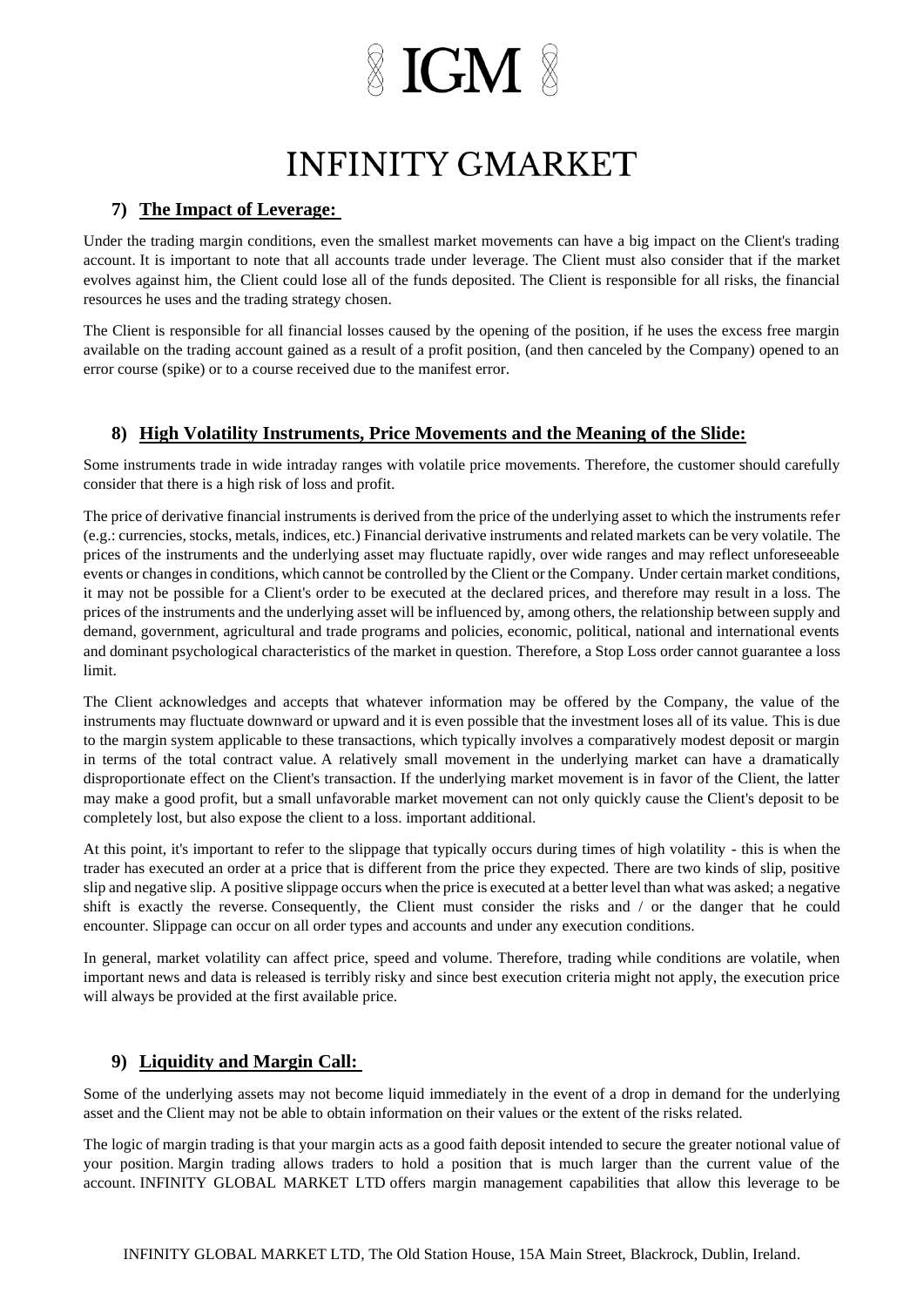## **INFINITY GMARKET**

utilized. Of course, margin trading is not without its risks, as leverage is likely to backfire on you just as much as it benefits you. If the equity on the account falls below the margin obligations, INFINITY GLOBAL MARKET LTD will trigger a close order for all positions. When positions have been placed with too much leverage or the trading losses incurred are such that the invested capital is no longer sufficient to keep the positions open, and the usable margin is less than zero, this will result in a call. margin and will close all positions (the Liquidity).

Please note that MT4 users are subject to different margin call procedures. When a margin call is triggered on the account, the individual positions will be liquidated until the remaining equity is sufficient to support the existing positions. To decide which positions will be liquidated individually, the most important losing position will be closed first on liquidation.

Although the margin call feature is designed to liquidate positions when the account capital falls below the margin requirements, in some cases liquidity is insufficient at the exact margin call rate. Account capital may therefore drop below the margin requirements when orders are executed, or even lead to negative account capital. This happens especially during times of market price gaps or high volatility.

#### **10) Extended Spreads:**

In some cases, spreads widen beyond the norm. Spreads are a function of market liquidity and in times of insufficient liquidity, when markets open or during extension hours at 5:00 p.m. ET, they may widen due to uncertainty over changes in market prices. price or increased market volatility or a lack of liquidity. This can happen during current events where spreads can widen significantly to compensate for extreme market volatility. This widening of spreads can last a few seconds or a few minutes. INFINITY GLOBAL MARKET LTD strongly encourages traders to be cautious when trading during times of current events and to always consider the available capital in their account, usable margin and market exposure.

Widening spreads can have a negative effect on all positions in an account, including hedged positions.

#### **11) Hedging:**

The possibility of hedging his positions allows the trader to simultaneously hold long and short positions on the same currency pair. Traders have the ability to trade in the market without choosing a specific direction for a currency pair. While hedging positions may mitigate or reduce future losses, it does not prevent the account from remaining exposed to other risk of loss. In the foreign exchange market, the trader can fully hedge quantities but not prices. This is because of the difference between the buy and sell prices, or the spread. INFINITY GLOBAL MARKET LTD traders will need to build up a margin for one side (the larger side) of a hedged position. Margin requirements can be managed at any time from the Simple Exchange Rates window. While the ability to hedge positions is an attractive feature, traders should be aware of the factors that may affect hedged positions.

#### **12) Rollover Costs:**

A rollover is the simultaneous closing and opening of a position, at a specific time, during the session, in order to avoid settlement and delivery of the currency purchased. This term also refers to the interest charged or applied to a trader's account for positions held overnight, i.e., held after 5:00 p.m. (New York time) on INFINITY GLOBAL MARKET LTD platforms. The point at which these positions are closed and reopened and rollover fees are debited or credited is commonly referred to as "Trade Roll Over" (TRO). Please note, the rollover fees will be higher than the rollover accumulations. When all positions are hedged for one account, even if the overall net position is unchanged, however, the account may incur losses due to the spread at the time of rollover. Rollover spreads are likely to be larger than at other times. Please manage positions according to the rollover and understand the implications of widening spreads in relation to execution with existing / open positions or new positions / orders.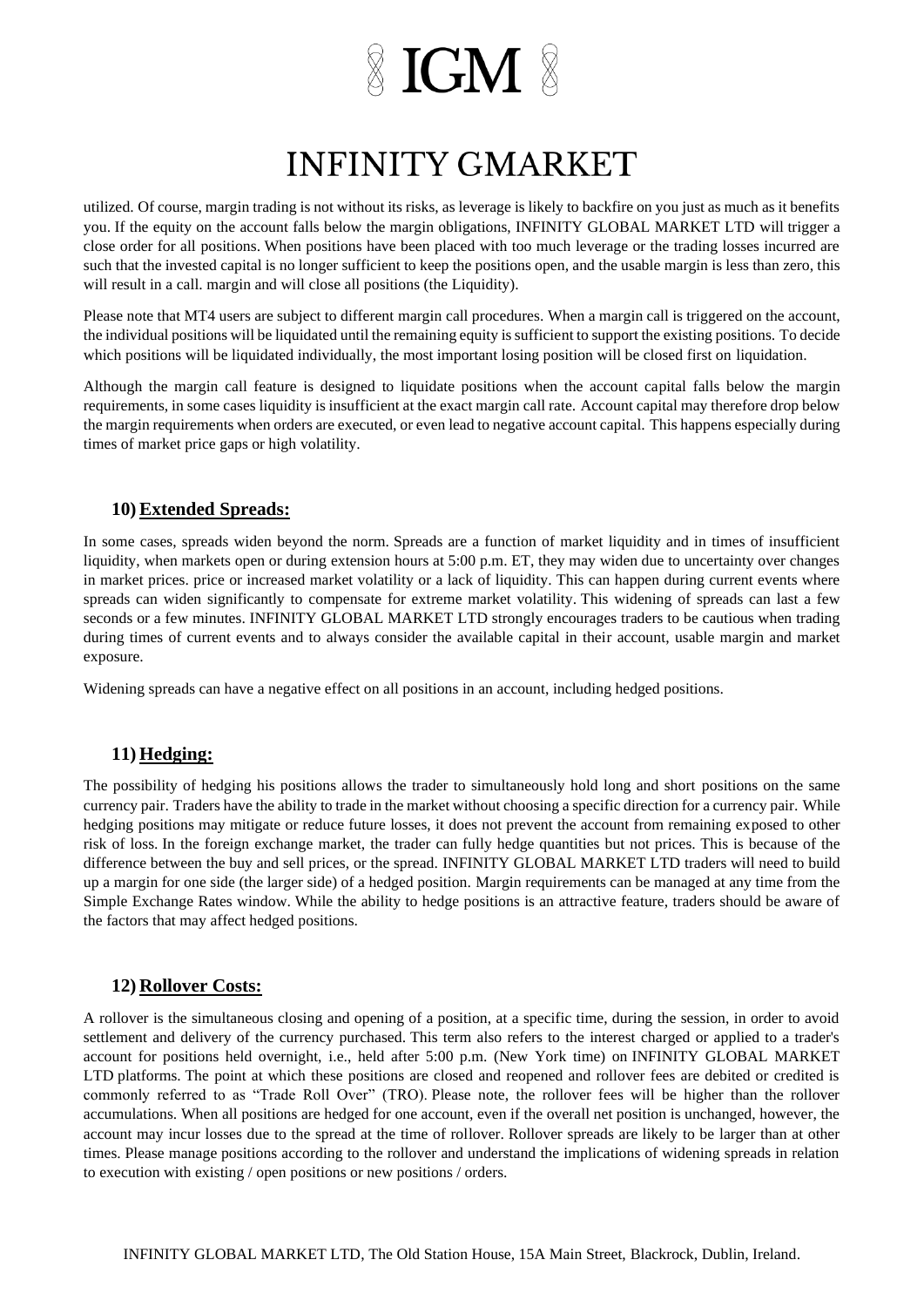## **INFINITY GMARKET**

### **13) Price Gaps (Gapping):**

The prices at the opening on Sunday may or may not be the same as the closing price on Friday. It sometimes happens that the prices on Sunday at the open are close to what they were on Friday at the close. At other times, the difference between the Friday closing price and the Sunday opening price is large. A difference can occur when an important economic announcement or event changes the market's view of the value of a currency. Traders who hold positions or orders over the weekend should be fully aware of the potential for gapping (price spread) over the weekend.

If traders fear considerable market volatility over the weekend and therefore a price gap (gapping) or that the risk potential of the weekend is not suited to their trading style, they can simply close their orders. and positions before the weekend. It is imperative for traders who keep positions open over the weekend to understand that major economic events and announcements can occur and alter the value of their underlying positions. Due to the volatility expressed in the markets, it is not uncommon to see prices located at several pips when the market opens relative to its close. We encourage all traders to consider this fact before making a trading decision.

#### **14) Meta Trader 4 (MT4):**

The MT4 platform does not allow the inclusion of commissions for margin calculations on orders pending execution of clients. This means that if you place a trade with a small amount of usable margin available on an MT4 account, there is a risk that order execution will generate an immediate margin call with regard to commissions which may cause insufficient margin to maintain. open positions. Therefore, you need to make sure that you have enough usable margin before opening new positions.

### **15) Contracts for Difference:**

CFDs available for trading with INFINITY GLOBAL MARKET LTD are non-cash transactions, giving the opportunity to make profits on changes in the rates of currencies, commodities, stock indices or stocks (called the underlying instrument). If the movement of the underlying instrument is in favor of the Client, the Client can make a good profit, but a small unfavorable market movement can not only quickly lead to the total loss of the Client's deposit, but also others. additional commissions and other expenses incurred. The Client should not trade CFDs unless he is prepared to accept the risks of losing the entire invested capital and / or any additional commissions and other expenses incurred.

Investing in a Contract for Differences is just as risky as investing in a futures contract or option and the Client should be aware of the risks set out above. Transactions in Contracts for Difference may also have a contingent liability and the Client should be aware of the implications of the foregoing, as set out below.

### **16) Over-The-Counter Derivatives Transactions:**

Foreign Currency CFDs, Commodity CFDs, Spot Metals CFDs, Stock CFDs and Index CFDs are over-the-counter transactions. The Client acknowledges that CFD transactions registered with the Company are not carried out on a recognized stock exchange, but over-the-counter (OTC) and for this reason, they may expose the Client to greater risks than transactions of regulated changes. Although some over-the-counter markets are very liquid, trading over-the-counter or in non-transferable derivatives may involve more risk than investing in on-exchange derivatives because there is no forex market in which to close an open position.

It may be impossible to liquidate an existing position, to determine the value of the position resulting from an over-thecounter transaction, or to assess risk exposure. Ask and ask prices may not be listed, and when they are, they will be set by the dealers on these instruments and therefore it can be difficult to establish a fair price.

With respect to currency CFD, commodity CFD, spot metal CFD, equity CFD and index CFD trading with the Company, the Company uses a trading platform for CFD transactions, which does not fall within the scope of the definition of a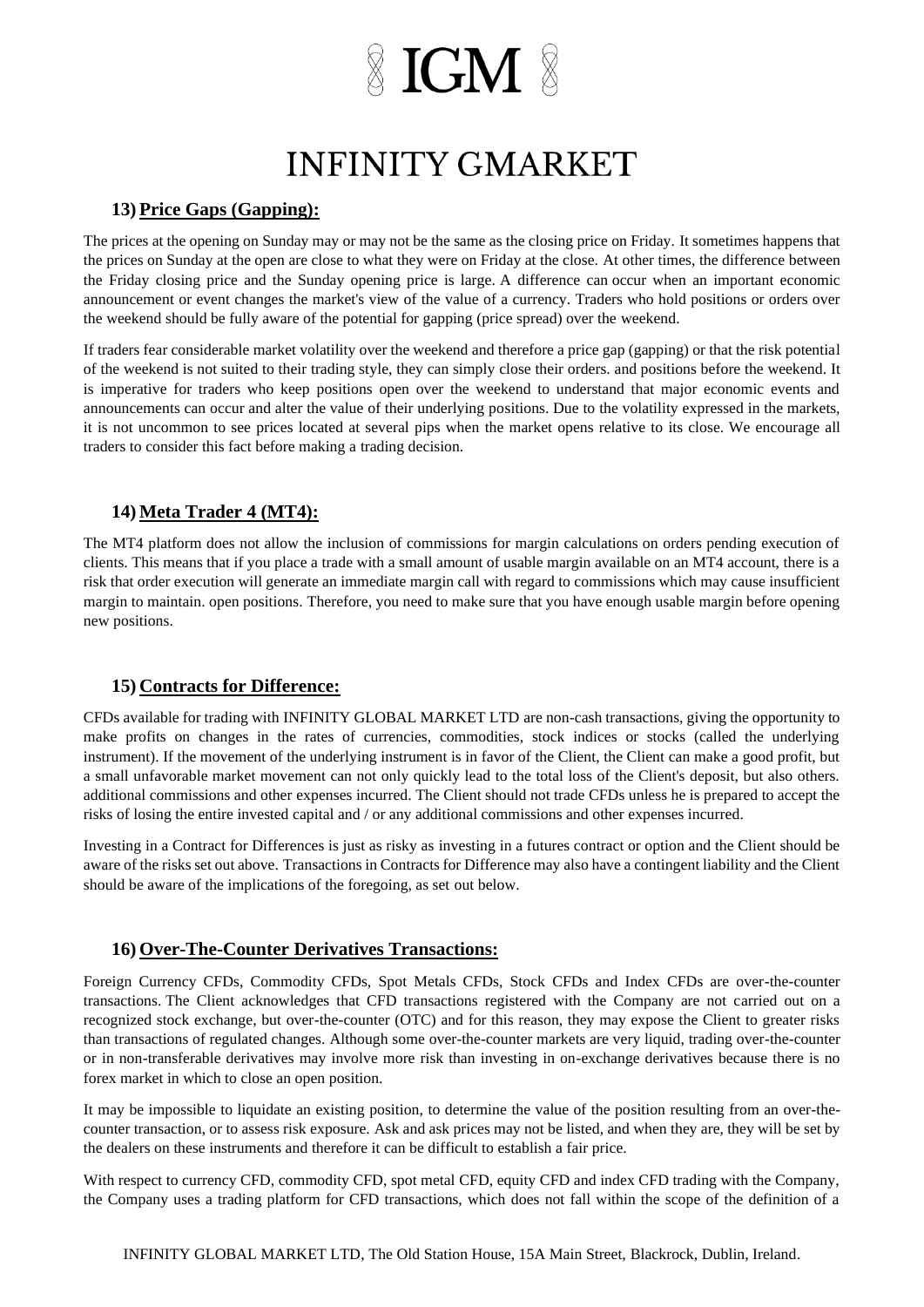# **INFINITY GMARKET**

recognized stock exchange because it is not a multilateral trading system and therefore this platform does not have the same protection as an investment transaction relating to contingent liabilities.

For investment transactions involving contingent liabilities which are subject to a margin, the Client must make a series of payments against the purchase price, instead of paying the full purchase price immediately. The margin requirement depends on the underlying asset of the instrument. Margin requirements can be set or calculated from the current price of the underlying instrument, which can be found on the INFINITY-GMARKET.COM website.

When trading CFDs, a client could suffer a total loss of the funds that they have deposited to open and maintain a position. If the market plays against it, it may be called upon to pay additional funds quickly to maintain the position. If the Client does not deposit funds within the required time frame, his position may be liquidated at a loss and he will be liable for the deficit. It should be noted that the Company will have no obligation to notify the client in the event of a margin call to maintain a losing position.

Even if a trade is not subject to a margin, it may still be subject to an obligation for additional payments in certain circumstances - in excess of any amount paid when the Client entered into the contract.

Investment transactions in contingent liabilities that are not traded on, or are not governed by, a designated or recognized investment exchange, may expose the client to much greater risk.

#### **17) Commissions and Taxes:**

Before clients start trading, they should know all of the table-accordion commissions and other charges for which they will be held accountable. If the charges are not expressed in monetary terms (but, for example, as a percentage of the contract value), the Client must ensure that they understand the true monetary value of the charges. For example, for opening a position in certain types of CFDs the Client may be required to pay the finance charge or commission, the amount of which is indicated on the website of the Company INFINITY GLOBAL MARKET LTD (INFINITY-GMARKET.COM). Tableaccordion commissions can be charged either as a percentage of the overall trade value or as a fixed amount. The value of open positions in certain types of CFDs is increased or reduced by a daily swap rate throughout the term of the contract. Swap rates are based on market interest rates, which may vary over time. For all types of CFDs that the Company offers, no commission and no financing costs are incorporated in the price indicated by the Company, but clearly charged to the Client's account.

The Client's transactions in financial instruments including derivative instruments may be subject to taxes and / or other taxes due, for example, to changes in legislation or the Client's personal circumstances. The Company does not guarantee that there will be no tax and / or any other stamp duty payable. The Client is responsible for the payment of taxes and / or any other fiscal obligations and / or fees and / or expenses which may be incurred with regard to his transactions.

#### **18) Suspensions of Negotiations:**

Under certain trading conditions it may be difficult or impossible to liquidate a position. This can happen, for example, when the price movement is rapid, if the price goes up or down in a trading session to such an extent that under the rules of the exchange trading is suspended or limited. Placing a Stop Loss will not necessarily limit losses to the expected amounts, because market conditions make it impossible to execute the Order at the stipulated price. In addition, under certain market conditions, the execution of a Stop Loss order may be worse than its stipulated price and the losses realized may be greater.

The price of a CFD is calculated by reference to the price of the underlying asset, which INFINITY GLOBAL MARKET LTD obtains from third party external reference sources. The prices of the INFINITY GLOBAL MARKET LTD Company can be found at the website: INFINITY-GMARKET.COM. If the price reaches an order such as: Stop Loss, Take Profit, Buy Limit, Buy Stop, Sell Limit, Sell Stop - these orders will be closed. But under certain trading conditions it may be impossible to execute orders (Stop Loss, Take Profit, Buy Limit, Buy Stop, Sell Limit, Sell Stop) at the prices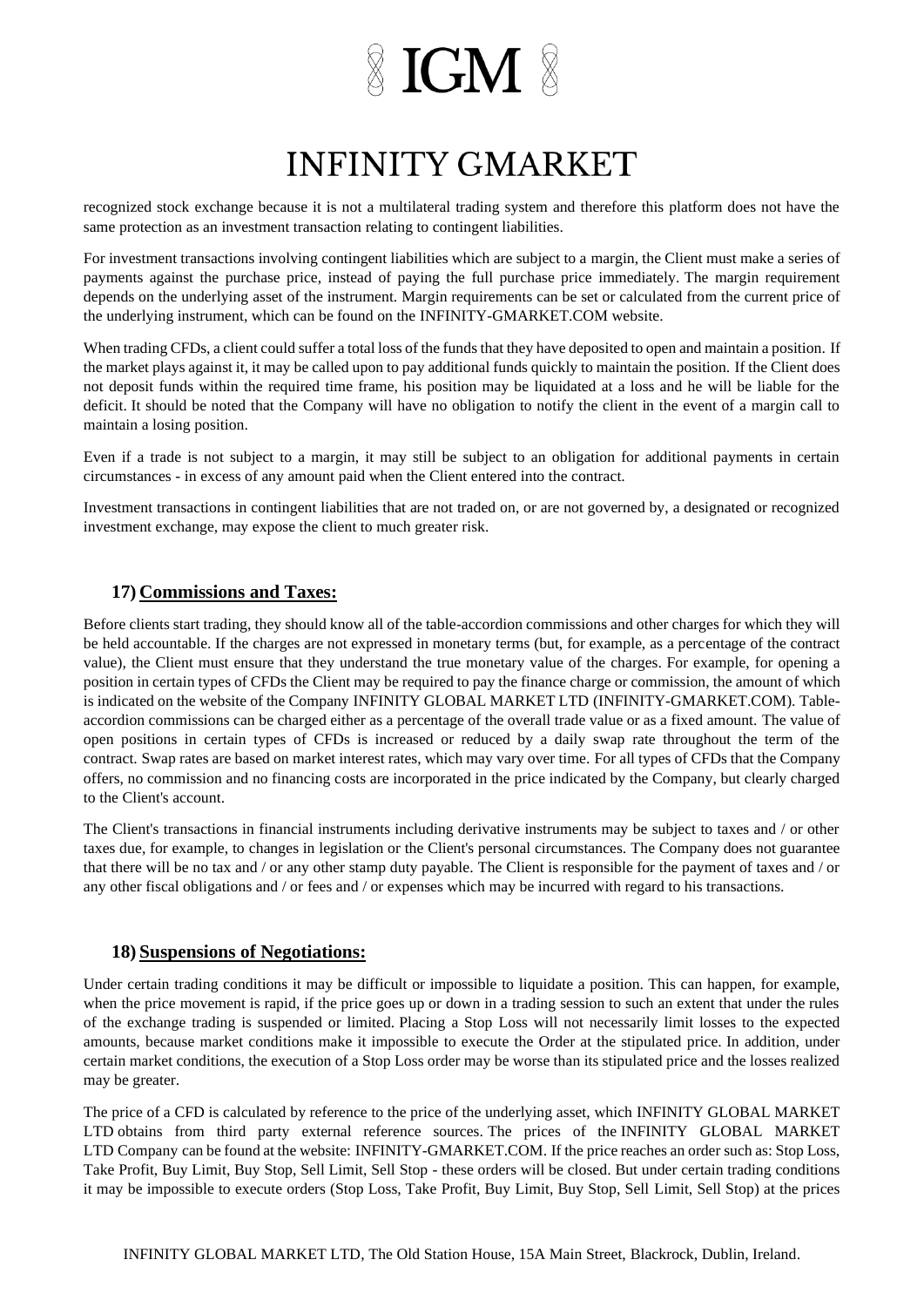## **INFINITY GMARKET**

declared by the Clients. Therefore, these orders may not limit the Client's losses in the event of highly volatile trading conditions, for example, in the reference price or of an underlying asset. In this case, the Company INFINITY GLOBAL MARKET LTD has the right to execute the order at the first available price. This can happen, as previously stated, when the price movement is fast, if the price goes up or down in a trading session to such an extent that under the rules of the exchange trading is suspended or limited. This can also happen at the opening of a trading session.

Indeed, the volatility of the market creates conditions which can make it difficult to execute certain orders at the given price due to the very high order volume. When orders can finally be filled, the bid / ask price may be several pips.

An order with an Execution Range will not be executed due to insufficient liquidity. Conditional entry (Limit) orders with limit (Limit Entry) or limit (Limit) will not be executed but reset until they can be executed. Depending on the underlying trading strategy and market conditions, traders may place more importance on execution than on price obtained.

#### **19)Insolvency:**

The Company has put in place adequate arrangements to secure the property rights and assets of Clients in the event of the Company's insolvency. However, the insolvency or bankruptcy of the Company INFINITY GLOBAL MARKET LTD may result in the liquidation or closure of positions without the consent of the Client. In some cases, a Client may not recover the actual assets that have been deposited as collateral and may have to agree to be paid in cash or by any other method deemed appropriate.

The segregated funds will be subject to the protection conferred by the applicable regulations. The Company may hold segregated funds on behalf of the Client in a segregated account located outside the EU, or pass money held on behalf of the Client to an intermediary broker, settlement agent or OTC counterparty. OTC located outside the EU. The legal and regulatory regime applying to such a person will be different from that of the EU and in the event of the insolvency or other default of that person, the Client's money may be handled differently than the treatment that would apply if the money had been kept in a separate account in the EU.

The Company will not be responsible for the solvency, acts or omissions of third parties referred to in this article. All client funds are held in segregated accounts, separate from Company funds.

### **20) Third party Risk:**

This notice is provided to the Customer in accordance with the legislation in force.

The Company may transfer money received from the Client to a third party (for example, a bank, market, intermediary broker, OTC counterparty or clearing house) to maintain or control in order to complete a transaction through or with that person, or to satisfy the Client's obligation to provide collateral (e.g.: initial margin requirement) in respect of a transaction. The Company INFINITY GLOBAL MARKET LTD is responsible for any action or omission of any third party to whom it will transfer the money received from the customer.

The third party to whom the Company will transfer money, may keep that money in an omnibus account and it may not be possible to separate it from a Client's money, or from the third party's money. In the event of insolvency or any other similar procedure with regard to this third party, the Company may only hold an unsecured claim against said third party on behalf of the client, and the Client will be exposed to the risk that the money received of this third party by the Company is insufficient to satisfy the claims of the Client with regard to the account in question.

The Company accepts no responsibility for any resulting losses.